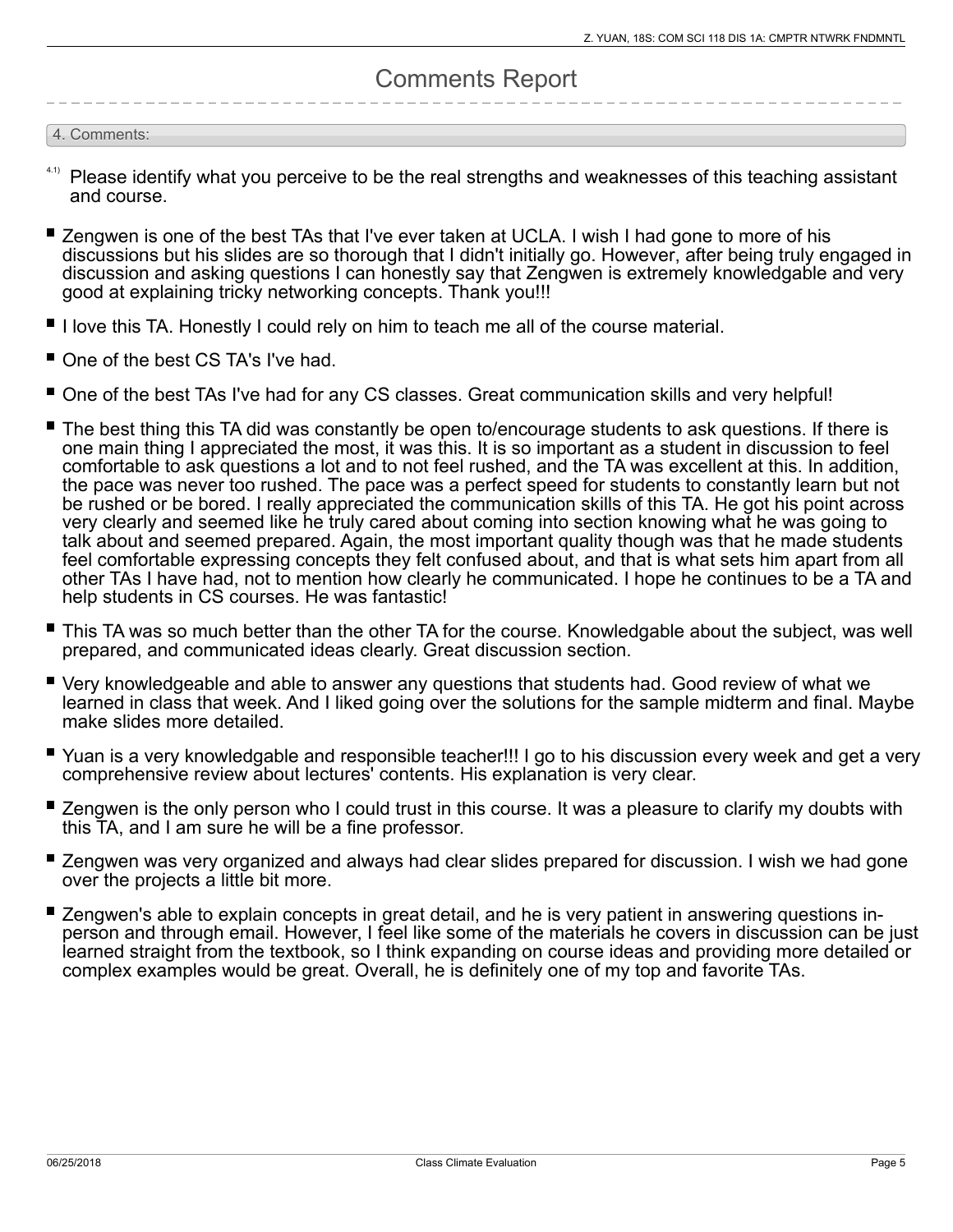| Z. YUAN<br>UCLA EIP<br>Evaluation of Instruction Program Report<br>17W: COM SCI 118 DIS 1A: CMPTR NTWRK FNDMNTL<br>No. of responses $= 8$<br>Enrollment = 39<br>Response Rate = 20.51% |  |                          |  |  |  |  |  |  |  |
|----------------------------------------------------------------------------------------------------------------------------------------------------------------------------------------|--|--------------------------|--|--|--|--|--|--|--|
| <b>Survey Results</b>                                                                                                                                                                  |  |                          |  |  |  |  |  |  |  |
|                                                                                                                                                                                        |  |                          |  |  |  |  |  |  |  |
| 1. Background Information:                                                                                                                                                             |  |                          |  |  |  |  |  |  |  |
| 1.1)<br>Year in School:                                                                                                                                                                |  |                          |  |  |  |  |  |  |  |
| Freshman                                                                                                                                                                               |  | $n=8$<br>$\mathsf 0$     |  |  |  |  |  |  |  |
| Sophomore                                                                                                                                                                              |  | $\overline{2}$           |  |  |  |  |  |  |  |
| Junior                                                                                                                                                                                 |  | 4                        |  |  |  |  |  |  |  |
| Senior                                                                                                                                                                                 |  | $\mathbf{1}$             |  |  |  |  |  |  |  |
| Graduate                                                                                                                                                                               |  | -1                       |  |  |  |  |  |  |  |
| Other                                                                                                                                                                                  |  | 0                        |  |  |  |  |  |  |  |
| 1.2)<br><b>UCLA GPA:</b>                                                                                                                                                               |  |                          |  |  |  |  |  |  |  |
| Below 2.0                                                                                                                                                                              |  | $n=8$<br>$\mathsf 0$     |  |  |  |  |  |  |  |
| $2.0 - 2.49$                                                                                                                                                                           |  | $\pmb{0}$                |  |  |  |  |  |  |  |
| $2.5 - 2.99$                                                                                                                                                                           |  | $\mathbf{1}$             |  |  |  |  |  |  |  |
| $3.0 - 3.49$                                                                                                                                                                           |  | 3                        |  |  |  |  |  |  |  |
| $3.5+$                                                                                                                                                                                 |  | 4                        |  |  |  |  |  |  |  |
| Not Established                                                                                                                                                                        |  | $\mathsf 0$              |  |  |  |  |  |  |  |
| (1.3)<br><b>Expected Grade:</b>                                                                                                                                                        |  |                          |  |  |  |  |  |  |  |
| Α                                                                                                                                                                                      |  | $n=8$<br>$\overline{4}$  |  |  |  |  |  |  |  |
| B                                                                                                                                                                                      |  | 3                        |  |  |  |  |  |  |  |
| C                                                                                                                                                                                      |  | 0                        |  |  |  |  |  |  |  |
| D                                                                                                                                                                                      |  | $\pmb{0}$                |  |  |  |  |  |  |  |
| F<br>P                                                                                                                                                                                 |  | $\pmb{0}$<br>$\mathbf 0$ |  |  |  |  |  |  |  |
| <b>NP</b>                                                                                                                                                                              |  | 0                        |  |  |  |  |  |  |  |
| ?                                                                                                                                                                                      |  | 1                        |  |  |  |  |  |  |  |
|                                                                                                                                                                                        |  |                          |  |  |  |  |  |  |  |
| (1.4)<br>What requirements does this course fulfill?                                                                                                                                   |  |                          |  |  |  |  |  |  |  |
| Major                                                                                                                                                                                  |  | $n=8$<br>8               |  |  |  |  |  |  |  |
| Related Field                                                                                                                                                                          |  | $\pmb{0}$                |  |  |  |  |  |  |  |
| G.E.                                                                                                                                                                                   |  | $\pmb{0}$                |  |  |  |  |  |  |  |
| None                                                                                                                                                                                   |  | 0                        |  |  |  |  |  |  |  |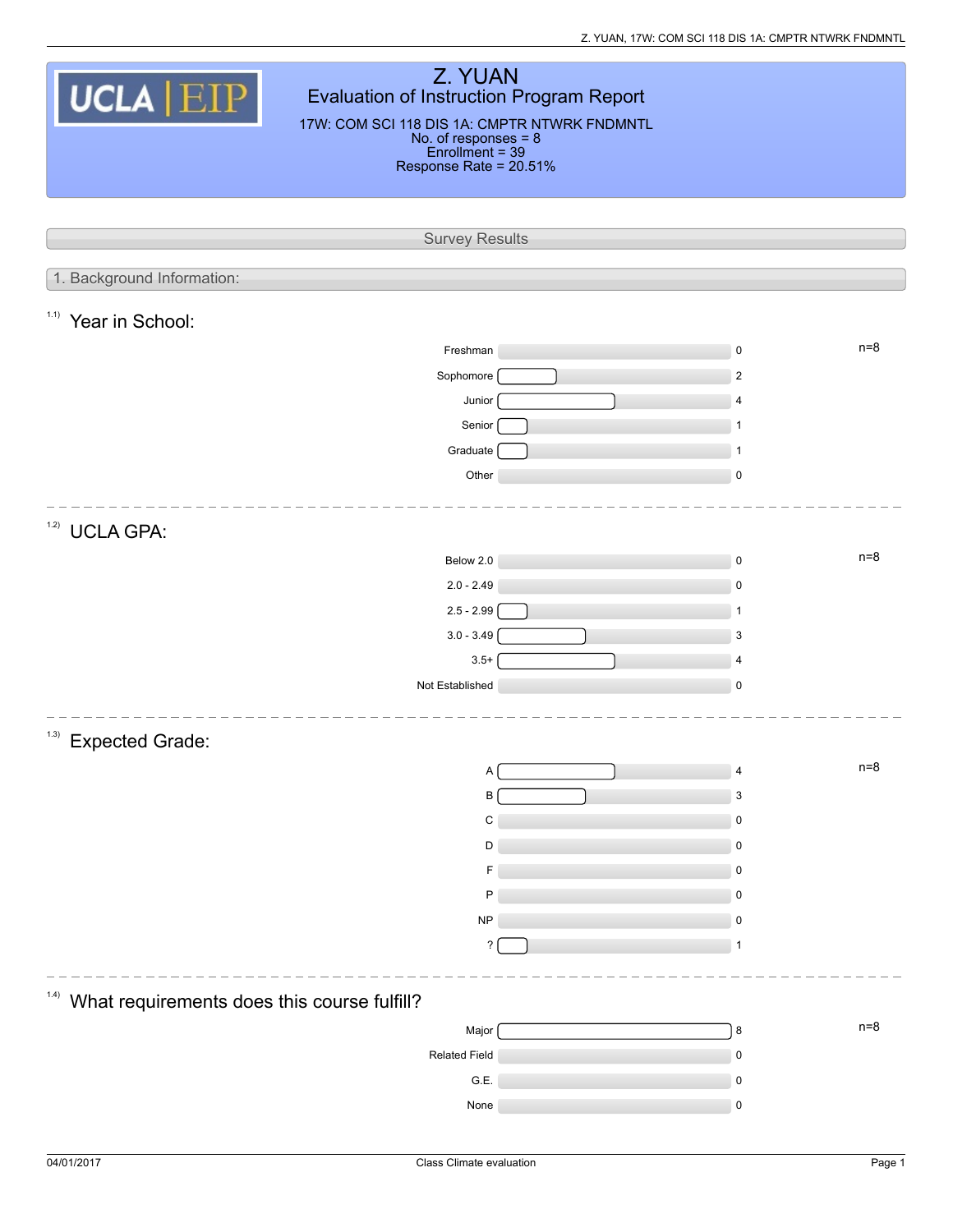very High of the control of the n=8 av.=8.75

Net y High of the contract of the n=8 av.=8.50

Net y High of the set of the n=8 av.=8.38

Always **n=8** av.=8.75

 $n=8$  av.=8.50

 $n=8$  av.=8.63

Very High or

Very High or

Very High or

Very High or

Very High or

Very High or

# Profile

Subunit: COM SCI

Name of the instructor: Z. YUAN Name of the course: (Name of the survey)

17W: COM SCI 118 DIS 1A: CMPTR NTWRK FNDMNTL

Very Low or Never

Very Low or Never

Very Low or **Never** 

Very Low or **Never** 

Very Low or Never

Very Low or Never

Values used in the profile line: Mean

#### 2. To What Extent Do You Feel That:

- 2.1) Teaching Assistant Knowledge The T.A. was knowledgeable about the material.
- 2.2) Teaching Assistant Concern The T.A. was concerned about student learning.
- 2.3) Organization Section presentations were well prepared and organized.
- 2.4) Scope The teaching assistant expanded on course ideas.
- 2.5) Interaction Students felt welcome in seeking help in or outside of the class.
- 2.6) Communication Skills The teaching assistant had good communication skills.
- <sup>2.7)</sup> Value The overall value of the sections justified your
- <sup>2.8)</sup> Overall What is your overall rating of the teaching assis

### 3. You

| 2.7) | Value - The overall value of the sections justified<br>your time and effort. | Very Low or<br>Never |  | Very High or<br><b>Always</b> | $n=8$ | $av = 8.63$ |
|------|------------------------------------------------------------------------------|----------------------|--|-------------------------------|-------|-------------|
| 2.8) | Overall - What is your overall rating of the teaching<br>assistant?          | Very Low or<br>Never |  | Very High or<br>Always        | $n=8$ | $av = 8.75$ |
|      | 3. Your View of Section Characteristics:                                     |                      |  |                               |       |             |
|      |                                                                              |                      |  |                               |       |             |
|      |                                                                              |                      |  |                               |       |             |
|      | 3.1) Difficulty (relative to other courses)                                  | Low                  |  | High                          |       |             |
|      |                                                                              |                      |  |                               | $n=7$ | $av = 2.14$ |
|      | 3.2) Workload/pace was                                                       | Too Slow             |  | Too Much                      |       | $av = 2.00$ |
|      |                                                                              |                      |  |                               | $n=7$ |             |
|      | 3.3) Integration of section with course was                                  | Poor                 |  | Excellent                     | $n=7$ | $av = 2.57$ |
|      |                                                                              |                      |  |                               |       |             |
|      | 3.4) Texts, required readings                                                | Poor                 |  | Excellent                     | $n=5$ | $av = 2.40$ |
|      | 3.5) Homework assignments                                                    | Poor                 |  | Excellent                     |       |             |
|      |                                                                              |                      |  |                               | $n=5$ | $av = 2.20$ |
|      | 3.6) Graded materials, examinations                                          | Poor                 |  | Excellent                     |       |             |
|      |                                                                              |                      |  |                               | $n=5$ | $av = 2.20$ |
|      | 3.7) Lecture presentations                                                   | Poor                 |  | Excellent                     | $n=8$ | $av = 2.63$ |
|      |                                                                              |                      |  |                               |       |             |
|      | 3.8) Class discussions                                                       | Poor                 |  | Excellent                     | $n=8$ | $av = 2.88$ |
|      |                                                                              |                      |  |                               |       |             |